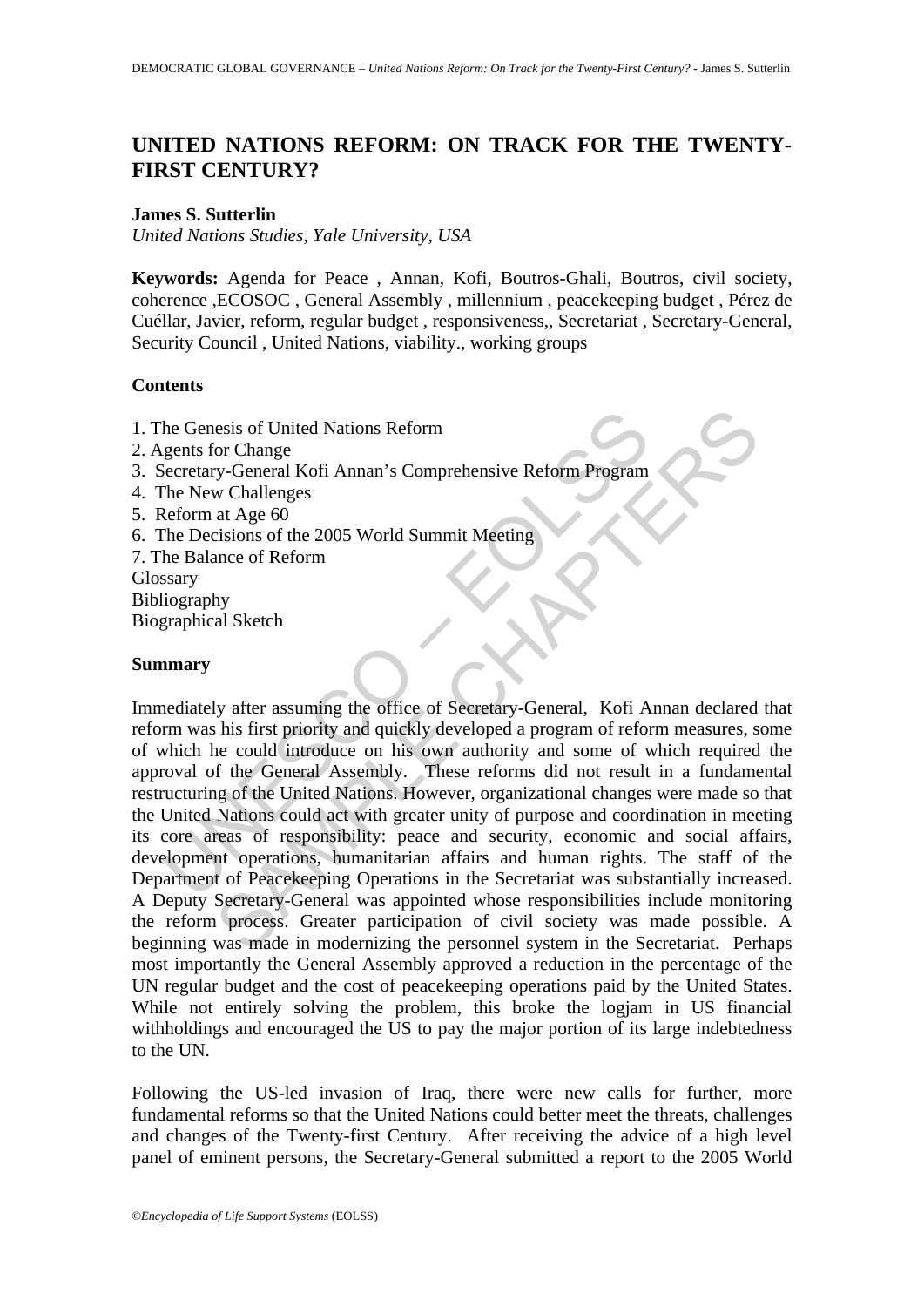Summit recommending wide-ranging reform of the structure, mandate and operational procedures of the United Nations and the policies of Member States. The General Assembly approved several of the significant reform measures recommended by the Secretary-General but not all. Whether these reforms will be sufficient to significantly improve the UN's capacity to meet critical security and human rights threats remains an open question.

#### **1. The Genesis of United Nations Reform**

In his 1997 report to the General Assembly entitled "Renewing the United Nations: A Programme for Reform," Secretary-General Kofi Annan stated that "reform is not an event; it is a process." Reform began almost with the creation of the United Nations. This process has shown no signs of ending. As a result of past reform initiatives predating Annan's reform programs, budget and staff growth had been held in check since the late 1980s; administrative economies had been introduced; controversies over the budget had been reduced with the introduction in 1987 of decision on the regular UN budget by consensus. Limited rationalization of procedures in the General Assembly and the Security Council had been effected; both the Security Council and ECOSOC had been enlarged and the latter subjected to altered schedules and agendas. But whatever the benefit of these changes, it was not sufficient to quell a chorus of demands for further reform as necessary to enhance the effectiveness of the United Nations in the post-Cold War era and to equip it to deal with the challenges of the twenty-first century.

lating Annan's reform programs, budget and staff growth had e the late 1980s; administrative economies had been introduced; budget by consensus. Limited rationalization of procedure budget by consensus. Limited rationaliza Annan's reform programs, budget and staff growth had been held in class daministrative economies had been introduced; controversies had been introduced with the introduction in 1987 of decision on the regard of the becaus At the 50th Anniversary summit meeting of the General Assembly in 1996, almost every speaker, whether from the north, south, east or west, after testifying to the indispensability of the United Nations, called for its urgent reform. Some countries, especially the US, called for greater economy, efficiency and less staff. All insisted that the growing demands and challenges that the United Nations faced in a new global environment required greater program coordination and discrimination in setting priorities. Ten years later, at the 60<sup>th</sup> Anniversary Summit, the need for more wideranging reform to meet the challenges of terrorism, weapons of mass destruction and unilateral military action by Member States was the center of debate. This time the Assembly agreed to specific reform measures (albeit limited) in response to urgent and extensive recommendations of the Secretary-General.

## **2. Agents for Change**

In the context of the  $50<sup>th</sup>$  Anniversary, there was wide agreement on the following points:

- the need for greater unity of purpose and action by the different parts of the UN system on economic development
- radical revision of ECOSOC or the establishment of replacement bodies
- greater democratization of the UN through enhancement of the role of the General Assembly and greater involvement of civil society
- enlargement of the Security Council to make it more geographically and economically representative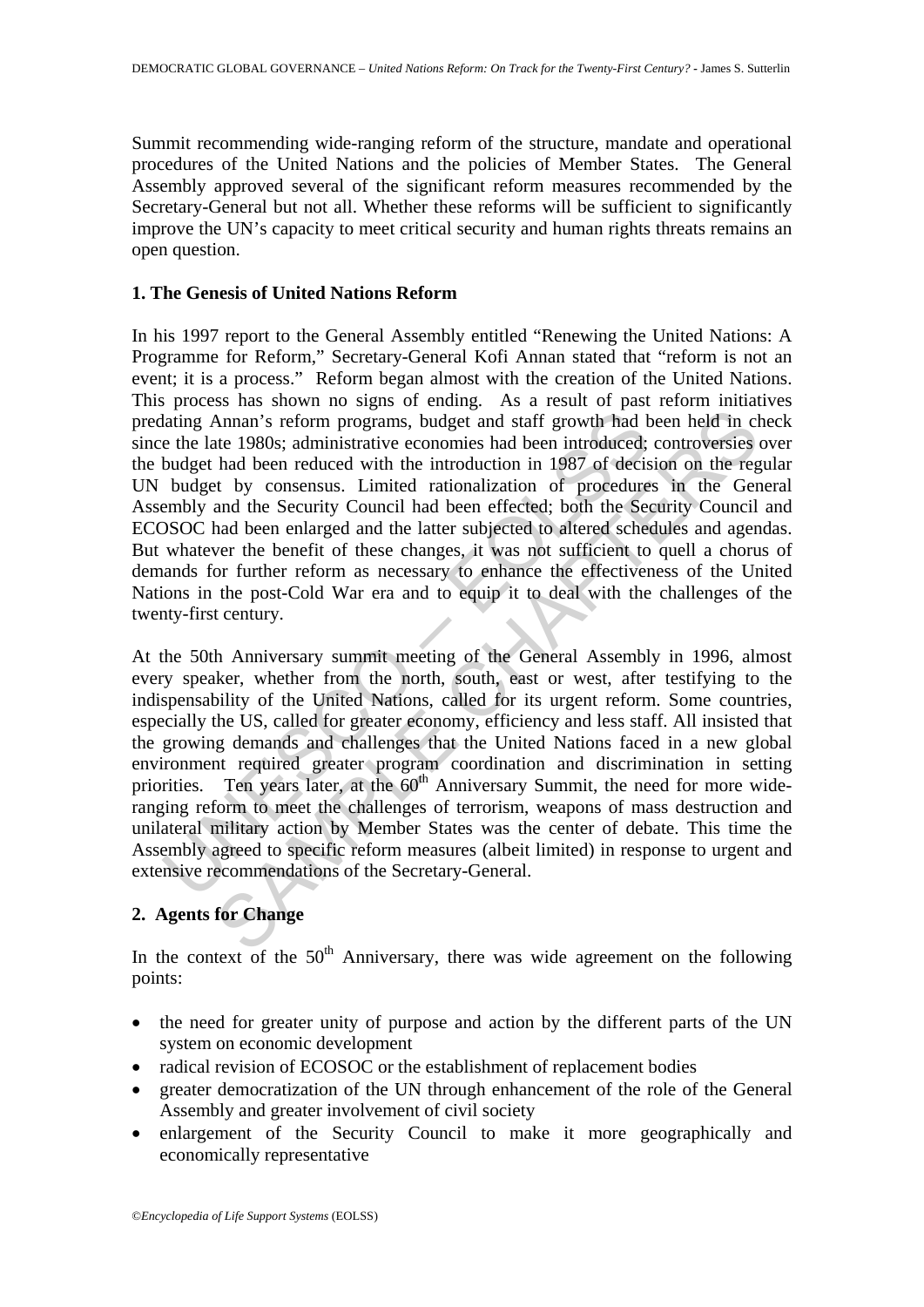- revision of the voting procedure in the Security Council, including restriction of the veto power
- changes in the methods of financing the United Nations
- enhancement of the early warning capacity of the UN
- strengthening of the leadership of the UN by, *inter alia,* the appointment of one or more deputy secretaries-general
- revision of the Trusteeship Council, either through a change in its responsibilities or its elimination
- strengthening of the UN human rights establishment
- establishment of an International Criminal Court
- the holding of some form of assembly to permit greater civil society participation in the UN.

These themes would figure in all the subsequent reform proposals.

### **3. Secretary-General Kofi Annan's Comprehensive Reform Program**

se themes would figure in all the subsequent reform proposals.<br>
Secretary-General Kofi Annan's Comprehensive Reform Prog<br>
hin 3 months of his appointment, Secretary-General Annan intro<br>
sures designed to transfer resources nes would figure in all the subsequent reform proposals.<br> **ry-General Kofi Annan's Comprehensive Reform Program**<br>
conths of his appointment, Secretary-General Annan introduced a numbelesigned to transfer resources from adm Within 3 months of his appointment, Secretary-General Annan introduced a number of measures designed to transfer resources from administrative to economic and social programs, streamline the Secretariat and reduce costs. In July 1997 he presented his comprehensive reform program to the General Assembly in a lengthy report (A/51/950) that described the measures that had been taken or were proposed in the context of the social and political environment to be expected in the Twenty-first Century. The measures were divided into two parts: those that could be initiated by the Secretary-General on his authority (Track I) and those that required action by the General Assembly (Track II). The following is a selective list of the reform measures taken or proposed by Secretary-General Annan at that time with an indication of their status.

## **Track I Proposals**

- Establishment of four Executive Committees to bring together all Secretariat departments, programs and funds in dealing with the core missions of the UN: peace and security, economic and social affairs, development operations, and humanitarian affairs, with human rights as a cross-cutting issue.
- Establishment of a Senior Management Group to assist the Secretary-General in achieving unity of purpose and direction in the work of the UN.
- Consolidation in a single office in Vienna of UN programs for combating crime, drugs and terrorism.
- Enhancement of the UN's capacity to respond faster to sudden emergencies including, *inter alia*, the training of military and civilian participants in peacekeeping exercises.
- Establishment in the field of common premises—a "UN House"—for all UN programs.

In addition, the Secretary-General called for a rejuvenation of the Secretariat (without specifying how) and the examination by a task force of experts of the entire approach to human resources which was both "ineffective and inefficient."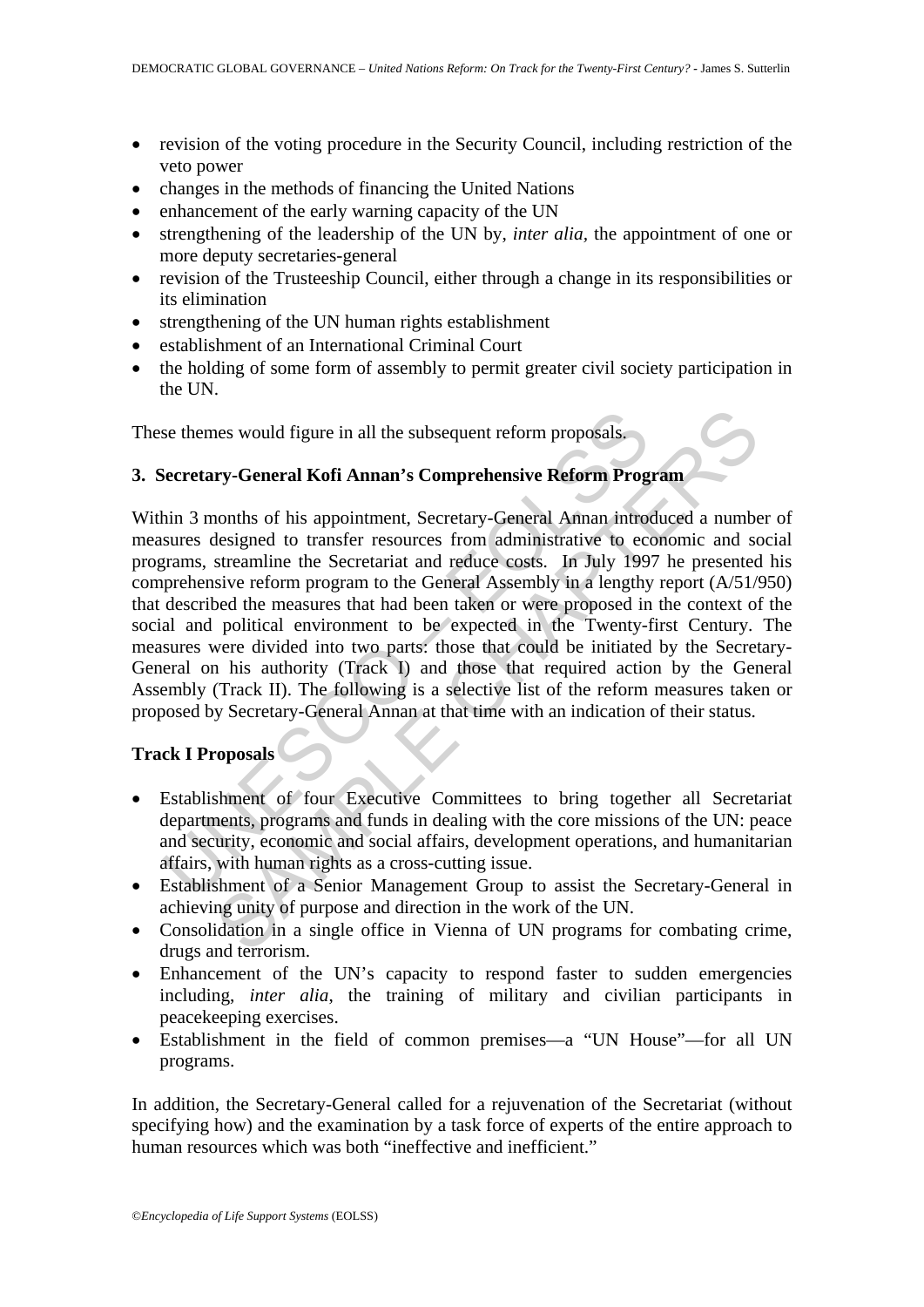### **Track II Proposals (Requiring Authorization by the General Assembly)**

- Establishment of the post of Deputy-Secretary-General. This action was approved by the General Assembly. The Deputy-Secretary is in place.
- Revitalization of the work of the General Assembly by focusing legislative debates, streamlining the agenda, including sunset provisions in action resolutions and reducing the general debate from 3 to 2 weeks. The Assembly was unable to agree on most of these proposals..
- Establishment of a Special Commission, at the ministerial level, to examine possible changes in the UN Charter and in the treaties from which the specialized agencies derive their mandates. This proposal was not pursued as likely to involve legalistic arguments that would be counterproductive. Instead the Secretary-General has sought, with considerable success, to improve the working relationship with the specialized agencies on a case by case basis and through better use of the UN System Chief Executive Board for Coordination (CEB), formerly known as the Administrative Committee on Coordination.
- Sugar, war consistence saccess, to improve the working Ferraitized agencies on a case by case basis and through better us<br>Chief Executive Board for Coordination.<br>Chief Executive Board for Coordination.<br>The convening of the wir consistent secures, to improve the working relationship with<br>dizel agencies on a case by case basis and through better use of the<br>UN Systemitiee on Coordination.<br>Executive Board for Coordination.<br>Inversing of the Gener • The convening of the General Assembly in the year 2000 as a special "Millennium" Assembly" at which heads of state and government could articulate their vision of prospects and challenges for the new millennium. The Assembly approved the necessary preparatory steps to make possible the holding of the Millennium Assembly,which was held on schedule.
- Reconstitution of the Trusteeship Council as the forum through which Member States could exercise their collective trusteeship for the global environment and the global commons. Agreement could not be reached on this recommendation. The 2005 World Summit agreed to eliminate the Trusteeship Council.
- Adoption of a code of conduct for UN staff members. A code of conduct has been adopted. Consolidation and reconfiguration of ECOSOC's subsidiary bodies. No specific organizational changes resulted from this recommendation but, in the spirit of the reform movement, working practices in many of these bodies have become more open, informal and generally productive.
- Development of a rapidly deployable military-civilian mission headquarters for peacekeeping operations; the establishment of a time frame for the conclusion of status-of-forces agreements for peace-keeping operations and pending such agreements, the provisional application of a model status-of-forces agreement. The Assembly endorsed these recommendations.
- Designation of a United Nations Humanitarian Assistance Coordinator and the establishment of a humanitarian affairs segment of ECOSOC. This wasapproved by the Assembly.
- Adoption of a "budgeting for results" system characterized by accountability for results rather than inputs. The Assembly approved this concept and the procedure is now being followed.

Outside the framework of the Secretary-General's reform package, but within the context of reform a new apportionment (20%) of budgetary allocations was agreed by the General Assembly that reduced the US assessment to a level (for the regular budget) that was acceptable to the US Congress. This permitted the United States to resume full payment of its contribution to the regular budget and most of its assessments for peacekeeping operations. Financial problems will remain; but the crises of the 1980s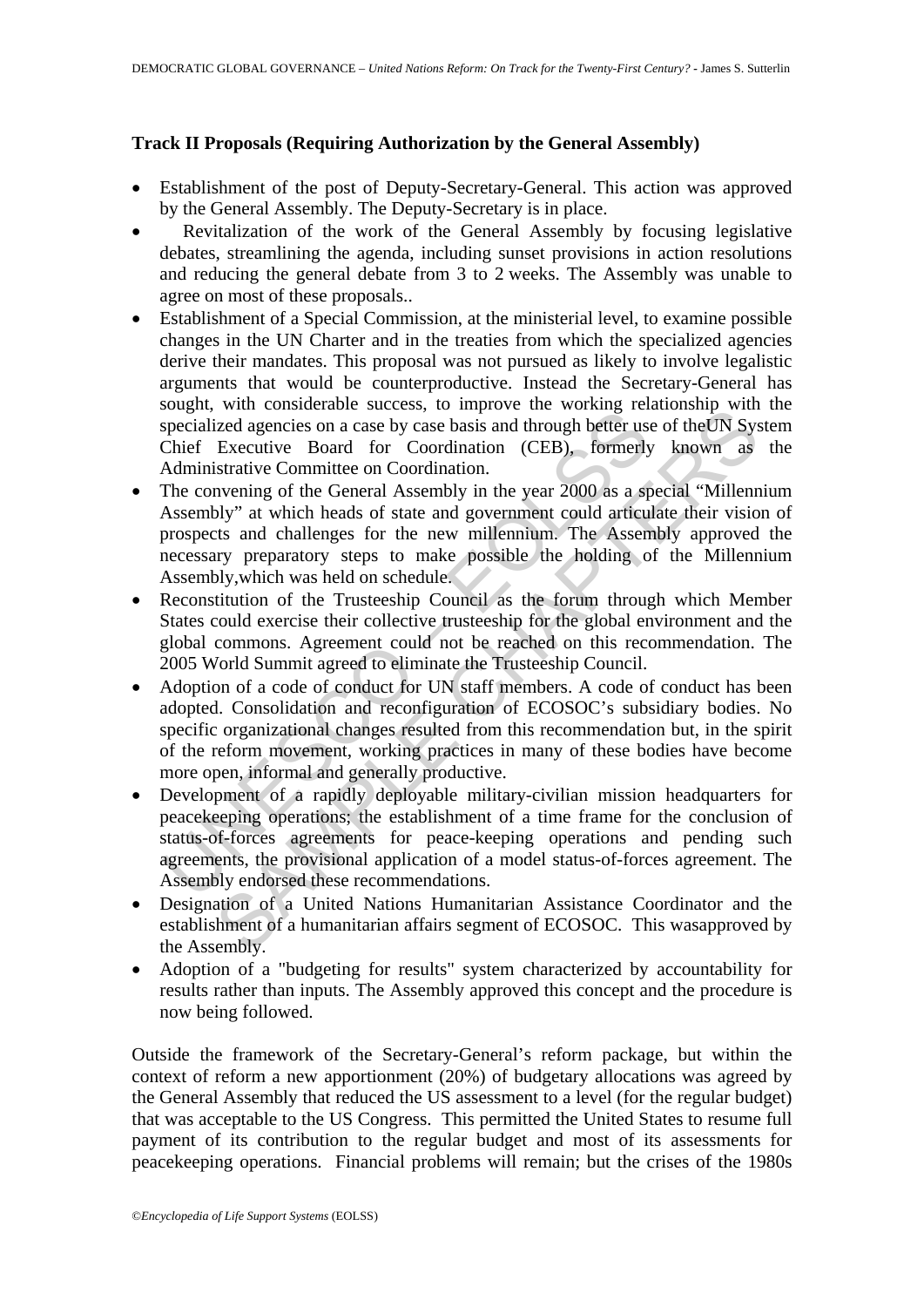and 1990s that brought the UN to the brink of bankruptcy no longer threaten the viability of the Organization These changes enabled the organization to act with greater unity of purpose, coherence of efforts and agility. The clustering of senior executives in the core UN fields in Executive Committees and in a Development Group and the establishment of the Senior Management Group chaired by the Secretary-General and, particularly, the enlargement of the staff and resources of the Department of Peacekeeping Operations enhanced somewhat the UN's capacity to meet the day-to-day political, military and economic problems with which the UN needed to deal.. They did not, however, alter the basic structure or mandate of the United Nations or equip it to resolve the major challenges of the still new century..

TO ACCESS ALL THE 11 PAGES OF THIS CHA<br>
Visit: http://www.eolss.net/Eolss-sampleAllChapte<br>
orgraphy<br>
in K. (1997). Renewing the United Nations: A Programme for Reform, Genera<br>
(950, 16 July 1997. New York, NY: United Natio CO ACCESS ALL THE 11 PAGES OF THIS CHA[PTER](https://www.eolss.net/ebooklib/sc_cart.aspx?File=E1-41-01-07),<br>
Visit: http://www.eolss.net/Eolss-sampleAllChapter.aspx<br>
997). Renewing the United Nations: A Programme for Reform, General Assembly Docu<br>
997). Renewing the United Nations:<br>
99 TO ACCESS ALL THE **11 PAGES** OF THIS CHAPTER, Visit: http://www.eolss.net/Eolss-sampleAllChapter.aspx

#### **Bibliography**

- - -

Annan K. (1997). *Renewing the United Nations: A Programme for Reform,* General Assembly Document A/51/950, 16 July 1997. New York, NY: United Nations.

Annan K. (1997). *Renewal amid Transition*, 75 pp. New York, NY: United Nations.

Annan, K. (2005) *In Larger Freedom: towards development, security and human rights for all, 55 pp.*  General Assembly Document A/59/2005, 21 March 2005. New York: United Nations

Boutros-Ghali B. (1992). *An Agenda for Peace,* 53 pp*.* New York, NY: United Nations.

Boutros-Ghali B. (1995). *An Agenda for Development,* 132 pp. New York, NY: United Nations.

Commission on Global Governance (1995). *Our Global Neighborhood*, 410 pp. New York, NY: Oxford University Press.

*Documents on Reform of the United Nations* (1996). (Eds P. Taylor, S. Daws and U. Adamczick), Brookfield, VT: Dartmouth.

Independent Advisory Group on UN Financing (1993). *Financing an Effective United Nations: A Report of the Independent Advisory Group on UN Financing*, 34 pp. New York, NY: Ford Foundation.

Independent Working Group on the Future of the United Nations (1995). *The United Nations in its Second Half Century*, 53 pp. New York, NY: Ford Foundation.*Report of the Secretary-General's Highlevel Panel on Threats, Challenges and Change* (2004), *A More Secure World: Our Shared Responsibility*, 129 pp. New York: United Nations *2005 World Summit Outcome* 38 pp. (General Assembly Document A/RES/60/1

*Kanninen' T.*. (1995). *Leadership and Reform: The Secretary-General and the Financial Crisis of the 1980s*, 292 pp. The Hague, Boston, London: Kluwer.

*Reforming the United Nations: A View from the South* (1995), under the chairmanship of Julius Nyerere; 35 pp. Geneva and Dar-es-Salaam: South Center.

Russett B. (ed.) (1997). *The Once and Future Security Council* (1997), 179 pp. New York, NY: St Martin's.